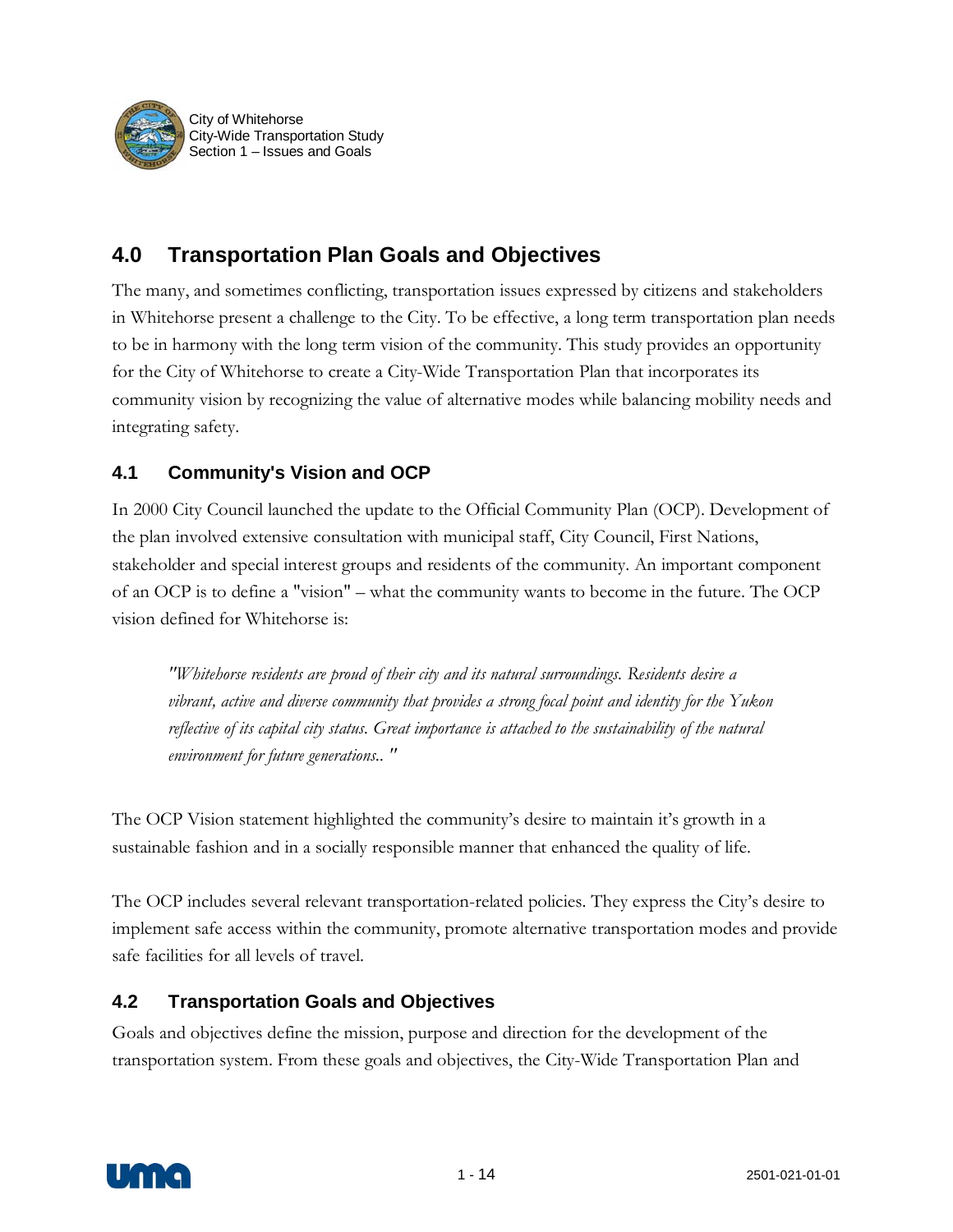

policies will be developed for the City of Whitehorse. The following defines the relationship between goals and objectives:

- Goals are an end to which efforts are directed, and are generally conceived as an ideal, which in many cases is never fully achieved
- Objectives are more precise statements of how a goal is to be achieved, and can be measured either qualitatively or quantitatively over the period of the plan.

Based on the City's OCP and Vision Statement, the following goals are proposed for the City-Wide Transportation Plan:

**Community and Environmental Quality Goal** - Provide transportation infrastructure and services that enhance quality of life as well as the quality of the natural environment

**Mobility Goal -** Provide for the safe, convenient and accessible movement of people and goods throughout the City

**Transportation Planning Goal** - Provide transportation infrastructure and services that support longterm plans and incorporate current guidelines and standards.

**Sustainability - Affordability Goal** - Provide transportation infrastructure and services in a costeffective and efficient manner, making the best use of available resources

The overall strategy behind the transportation plan will be to establish a balance, or equilibrium between the goals. For each of these goals, several objectives have been developed as a means to achieve the goals and these are used to guide preparation of the plan.

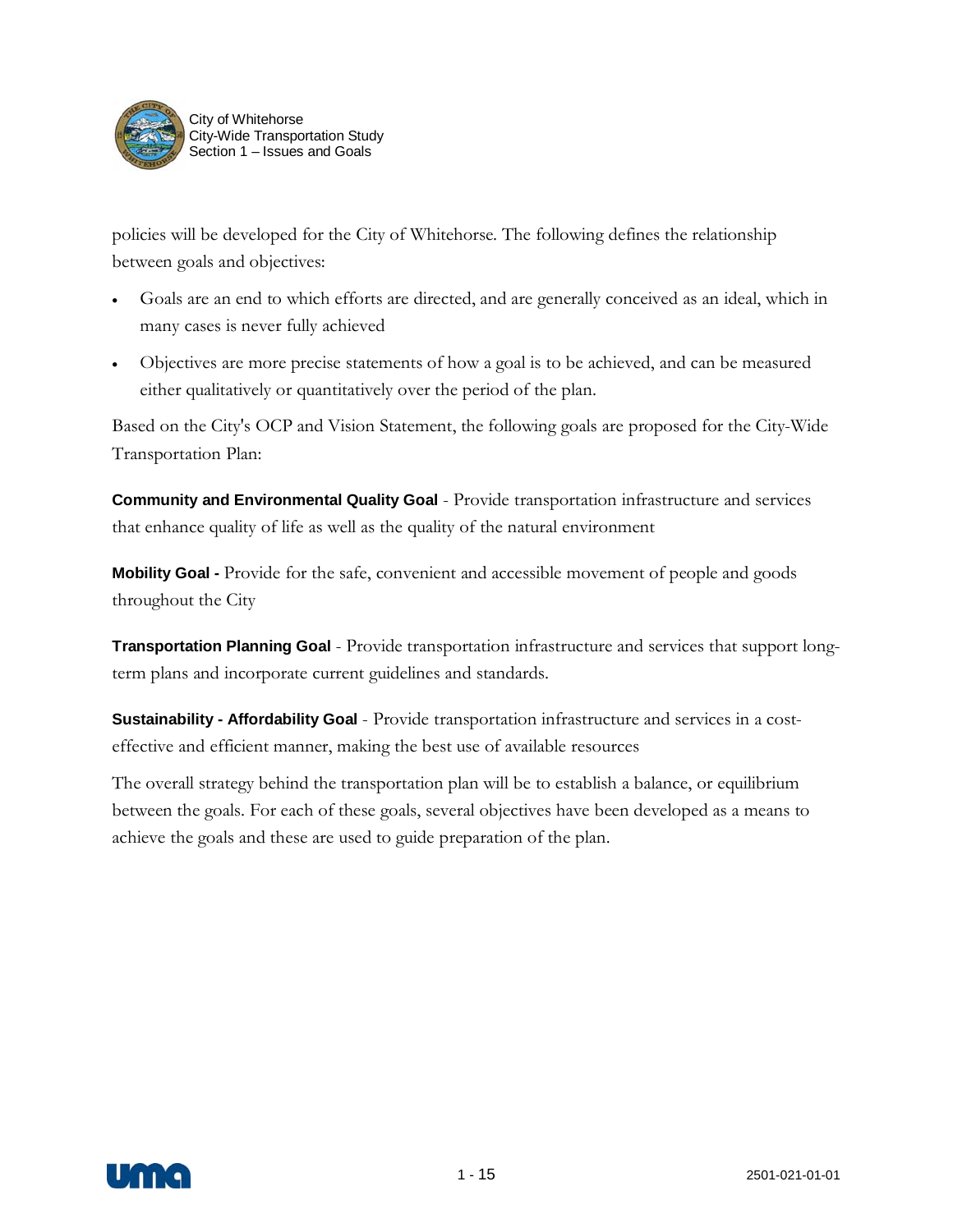

City of Whitehorse City-Wide Transportation Study Section 1 – Issues and Goals

# **Goal**

## **Community and Environmental Quality**

**Provide transportation infrastructure and services that enhance the quality of life as well as the quality of the natural environment.**

#### **Objectives**

- 1.1 To provide a transportation system that reduces air, land, noise, vibration and visual pollution.
- 1.2 To maintain and improve the quality of City road rights-of-way as a place for people and transportation.
- 1.3 To maintain a hierarchy of roadways throughout the City in order to accommodate through territorial and community traffic on highways and major collectors, and to discourage the use of minorcollector and local streets by non-local traffic.
- 1.4 To provide that development patterns that support easy and efficient access to transit service.
- 1.5 To provide transportation alternatives that support community desires for healthy lifestyles cycling, walking, etc.
- 1.6 To integrate trail access into the transportation network thereby providing a seamless transportation system.

# **Goal**

### **Mobility**

**Provide for the safe, convenient and accessible movement of people and goods throughout the City for all modes of travel and all people.**

#### **Objectives**

- 2.1 To provide transportation alternatives that are accessible to individuals of all ages and physical abilities.
- 2.2 To integrate different modes of transportation within the City.
- 2.3 To maximize efficiencies of the roadway network, thereby enhancing the movement of people and goods.
- 2.4 To provide and maintain a network of continuous cycling routes, that support utilitarian travel.
- 2.5 To provide safe, efficient and continuous pedestrian facilities along all roadways, or parallel corridors that serve the same destinations.
- 2.6 To provide access for emergency vehicles along key routes and destinations.
- 2.7 To facilitate efficient and safe access to/from/within commercial and industrial areas for both people and goods.